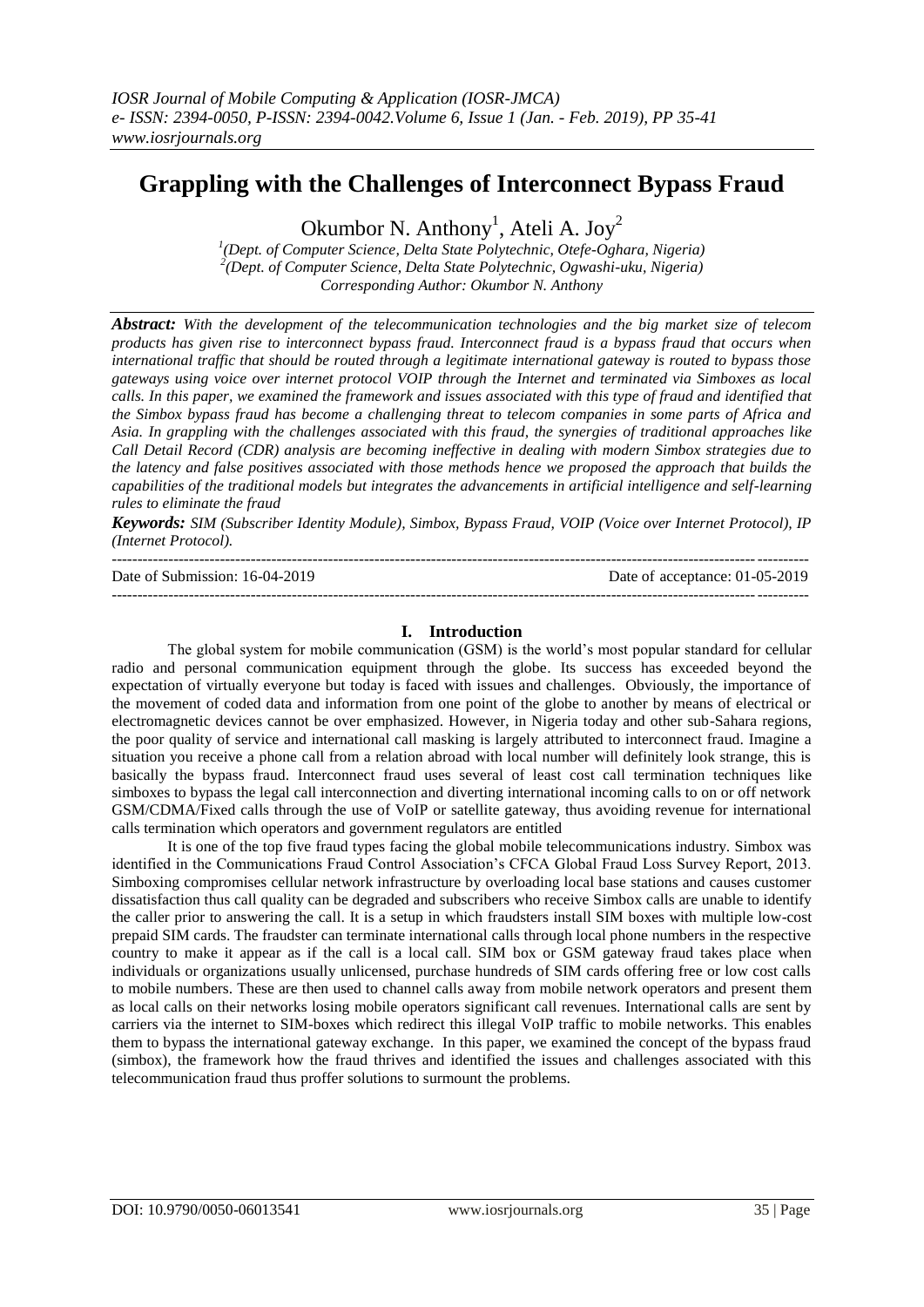## **II. Background**

Over the past few years, telecommunication companies in Africa have been hit by several telecom frauds. SIM box fraud, also known as the interconnect bypass fraud, is one of the major frauds affecting the dynamic telecom market in Africa. Before now several telecoms operators play fast game on each other by way of masking incoming calls to a Nigeria subscriber from abroad and deliver the calls to the subscriber with a local number as if it were a call from within the country only for the receiver to observe on connection that he or she is talking to someone abroad. A masked call happens when an international calling number (Caller Line Identity) is masked as local number traffic. It is a deliberate attempt by the fraudster to avoid paying the correct International Termination Rate (ITR) for international calls, but to benefit by paying Local Termination Rate (LTR). According to a survey by the Communication Fraud Control Association CFCA [1] reported that the mobile telecom industry lost more than 29.2 billion US dollars in 2015 alone due to telecom fraud. Besides those big losses, telecom fraud causes other indirect losses to mobile operators, like: network congestion, deny of service and decrease in quality of service. However, the growth of mobile subscribers in Africa is driven by low call prices and availability of cheaper handset. The competition arising from over-the-top (OTT) providers has put an additional pricing pressure on telecommunication companies, forcing them to design new bundled offerings encompassing data, voice and SMS. Such bundles bring much lower per-minute revenue for the operators as compared to traditional services [1]. Fraudsters operating the SIM boxes are taking advantage of this scenario to bypass the formal call termination systems that fetch higher tariffs to telecoms companies. The calls routed through the internet protocol IP networks are terminated using local SIM gateways, thus compromising the formal interconnection networks and bringing heavy losses to the telecoms who have invested in building the networks. Traditionally, Africa countries are known to have higher interconnection tariffs compared to other regions, which further explains why such frauds are prevailing in Africa. According to CFCA report, the most prevalent fraud occurring at the network level is as shown in Figure 1.



**Fig 1**. CFCA Report Fraud Reponses

The Fig. 1, depicts that International revenue share fraud (IRSF) and bypass (Simbox) fraud are the largest contributor to the overall fraud losses according to CFCA. As Africa seems to be the hub for mobile network fraud, more than eighty percent mobile operators have experienced Simbox fraud.

## **III. Literature Review**

The mechanism of electromagnetic wave propagation is diverse, poor quality of services such as frequent call drop, echo during radio conversion, cross talk, poor inter and intra connectivity, network congestion, fraudulent activities and many other network problems, may be attributed to poor quality of services deliver to the end user of the GSM Mobile Unit (MU). In consideration of this, [2] reported that GSM network in Nigeria is currently faced with the challenge of customers' dissatisfaction in the quality of service offered by the existing network operators. Today cellular phones have become an indispensable part of our everyday life and these cellular networks are responsible for generating and distributing of radio signals that are used by cellular phones over wide geographic areas [3]. In general security is required for every telecom device, and as cities provide Internet connectivity to ample variety of devices, security becomes a very critical challenge. In the telecom industries, existing research work is mainly focusing on subscription and superimposed types of fraud. However, another type of fraud called SIM box bypass fraud has become a challenging threat to telecom companies in some parts of Africa and Asia. The success of this fraud depends on obtaining SIM cards. Therefore, the effects of SIM box bypass fraud vary across countries. In countries where unregistered SIM cards are not allowed and the government laws recognize the SIM box devices as illegal equipment, the effect is less compared to countries where obtaining of SIM cards by customers is very cheap or even free and government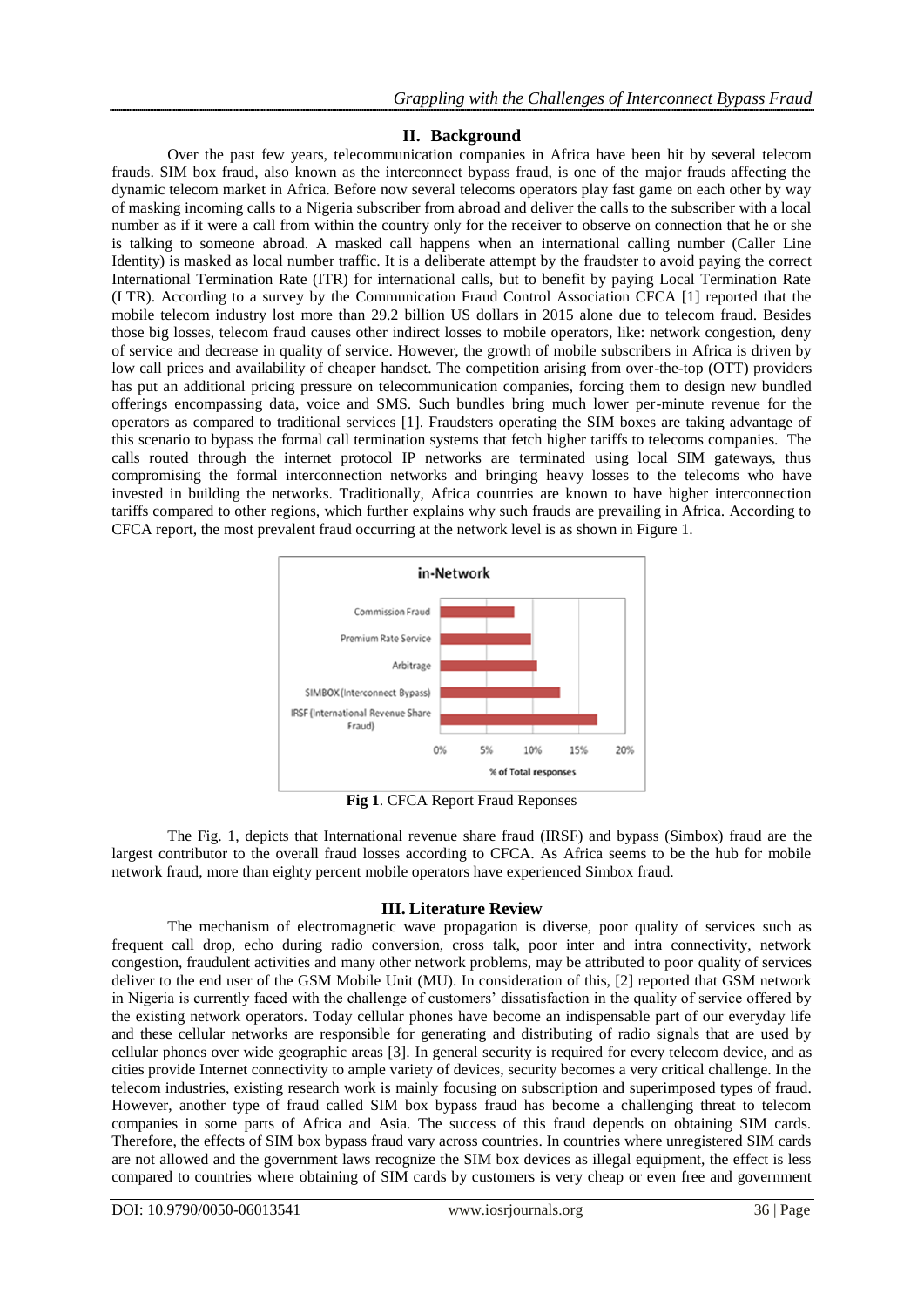laws do not prohibit unregistered subscribers. The fact that this type of fraud is not a problem for all telecom companies worldwide might justify the reason why the publicly available research on this type of fraud is very limited [4].

Though telecommunication industry suffers major losses due to fraud there is little comprehensive published research on this area mainly due to lack of publicly available data to perform experiments on. One limitation faced by researchers is getting secondary data from cellular operators for experiments. The data to be used for the experiments contains confidential information of customers and in most cases law and enforcement authorities prohibit exposing the confidential information of customers [5]. On the other hand, any broad research published publicly about fraud detection methods will be utilized by fraudsters to evade from detection [6, 7]. Most research investigated Call Detail Record (CDR) analysis combined with machine learning algorithms to detect fraudulent Simboxes [8, 9, 10] and few others used Audio analysis [11].

## **IV. Framework of Simboxing**

SIM boxes are programmed to mimic the activities of a normal call user. The equipment can have SIM cards of different operators installed, so a single SIM box can operate with several GSM gateways located in different parts of the world. The availability of SIM cards at cheaper prices and the lack of law enforcement over the sale of prepaid SIM cards have also favored the growth of SIM box fraud. Figure 2 shows Simbox and its components.



**Fig. 2**, Simbox and its components

The way Simboxing works is that International voice traffic termination fraud, which is Simbox fraud occurs when international traffic that should be routed through a legitimate international gateway is routed to bypass those gateways and is terminated via Simboxes as local calls. This scenario requires that the fraudsters have access to advanced technology, which is capable of making international calls appear to be cheaper. Figure 3 below demonstrates bypass fraud using least cost call termination techniques like SIM Boxes, to bypass the legal call interconnection and diverting international incoming calls GSM through the use of VoIP or Satellite gateway, thus avoiding revenue for international calls termination which operators and government regulators are entitled.



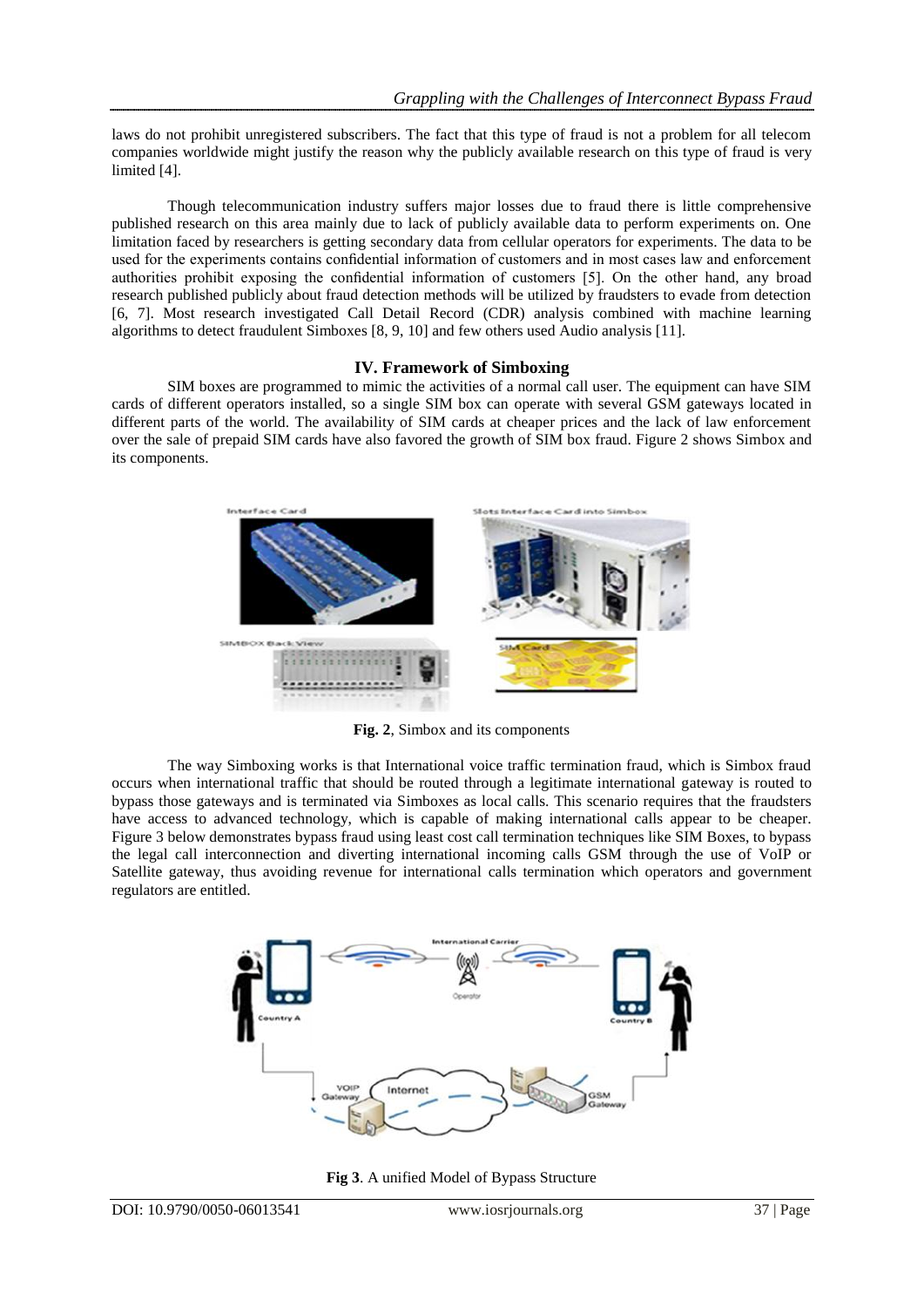To further understand the framework of how bypass fraud is committed, firstly we describe the legitimate way for international calls. Assuming that mobile operator MO (Caller A) and MT (Caller B) live in different countries. Caller A makes a call to caller B over the mobile operator. The mobile operator of country A takes the call and sends it through his international gateways to carriers (Transit operators). The transit operator then routes the call through legitimate paths and pay a toll to transit operator for landing call to the destination address. When a call is routed through the legitimate path then transit operators and MT operator earns international charges for termination of the call. Basically in bypass fraud scenario fraudster abuse the international traffic and reroute the traffic illegally by using VOIP (Voice over internet protocol) through sim box.

### **V. Issues Associated with Interconnect Fraud**

The major issue why Simbox fraud is hard to overcome is the fact that the use of prepaid SIM cards whose true owners (even when registered) and physical addresses are hard to trace compared to post-paid SIM cards that are only given to known customers after a thorough credit vetting exercise that often involves physical visits to customer premises/offices.

The second issue is the huge difference between the incoming international interconnect rates and the local tariffs that make the fraud very profitable. Telecom companies have aggressive packages and promotions in form of bundles and unlimited accesses to calls for a given period, mostly on the same network aimed at lowering the churn rates to attract new customers. These are the same packages that are exploited by fraudsters. Even conmen thrive partly because of these offers that give them unlimited access to on-net calls. The fraudsters are smart, technology aware and mask themselves to look like genuine customers.

However, global fraud experts agreed that the cause of simboxing is the differentials between international call rates and local rates which create opportunity for the fraudsters. International bypass fraud is a prolific and costly fraud in today's mobile industry [12]. Fraudsters take advantage of the rate differentials between international and local calls to profit from calls that should be billed by the local mobile operator at higher international rates but instead get billed at local "on-net" rates. Similarly, the global telecom company AT&T, agreed that, Simbox voice fraud occurs when the cost of terminating domestic or international calls exceeds the cost of a local mobile-to-mobile call in a particular region or country.

The impact is huge in terms of the loss in revenues to telecommunication companies and taxes to the government. It is estimated that Africa loses up to 150 million US dollars every year to interconnection frauds. Reports suggest that two years back Simbox fraud had brought in losses of 12 to 15 million minutes' worth of revenue to Kenyan government and operators, and about US\$5.8 million to Ghana government [13].

The effects therefore are that telecommunication companies pay tax to the government based on the revenue they earn. For example, in Uganda, telecom companies pay 2% of all their gross revenue to the Uganda Communications commission. This means once their revenue is low, the amount paid to the regulator dwindles.

Another striking issue is the quality of calls that is very poor due to congestion of SIM cards on the same mast; calls fail to go through when the SIM cards are blocked by operators or when the SIM cards run out of airtime or packages. In addition, there are dropped calls when the SIM cards run out of airtime/benefits from the operators and customers are unable to call back in case of missed calls since the genuine caller's international number is not displayed.

#### *A.* **Challenges Faced By Stakeholders**

 *Revenue loss to Simboxing:* As mentioned earlier the issue of revenue loss to simboxing is a major challenge faced by cellular operators. Countries with little to no differential between international termination costs and local call rates, simboxing is non-existent, but in countries like Ghana, Rwanda and Tanzania where there is significant differential between the two rates, Simbox fraud exists as shown in Table 1.

| <b>Country</b>  | Intn'l<br>Cost | Term <sub>Local</sub> Call Rate Arbitrage |            | <b>SIMBOX Fraud</b> |
|-----------------|----------------|-------------------------------------------|------------|---------------------|
| Nigeria         | \$0.03         | \$0.07                                    | $-$ \$0.04 | No                  |
| South<br>Africa | \$0.04         | \$0.04                                    | \$0.00     | No                  |
| Ghana           | \$0.19         | \$0.03                                    | \$0.16     | Yes                 |
| Tanzania        | \$0.22         | \$0.03                                    | \$0.19     | Yes                 |
| Rwanda          | \$0.22         | \$0.09                                    | \$0.13     | Yes                 |
| Uganda          | \$0.26         | \$0.10                                    | \$0.16     | Yes                 |
| Benin           | \$0.18         | \$0.12                                    | \$0.06     | Yes                 |

**Table 1:** Effect of Arbitrage on Simboxing

*Source: [14].*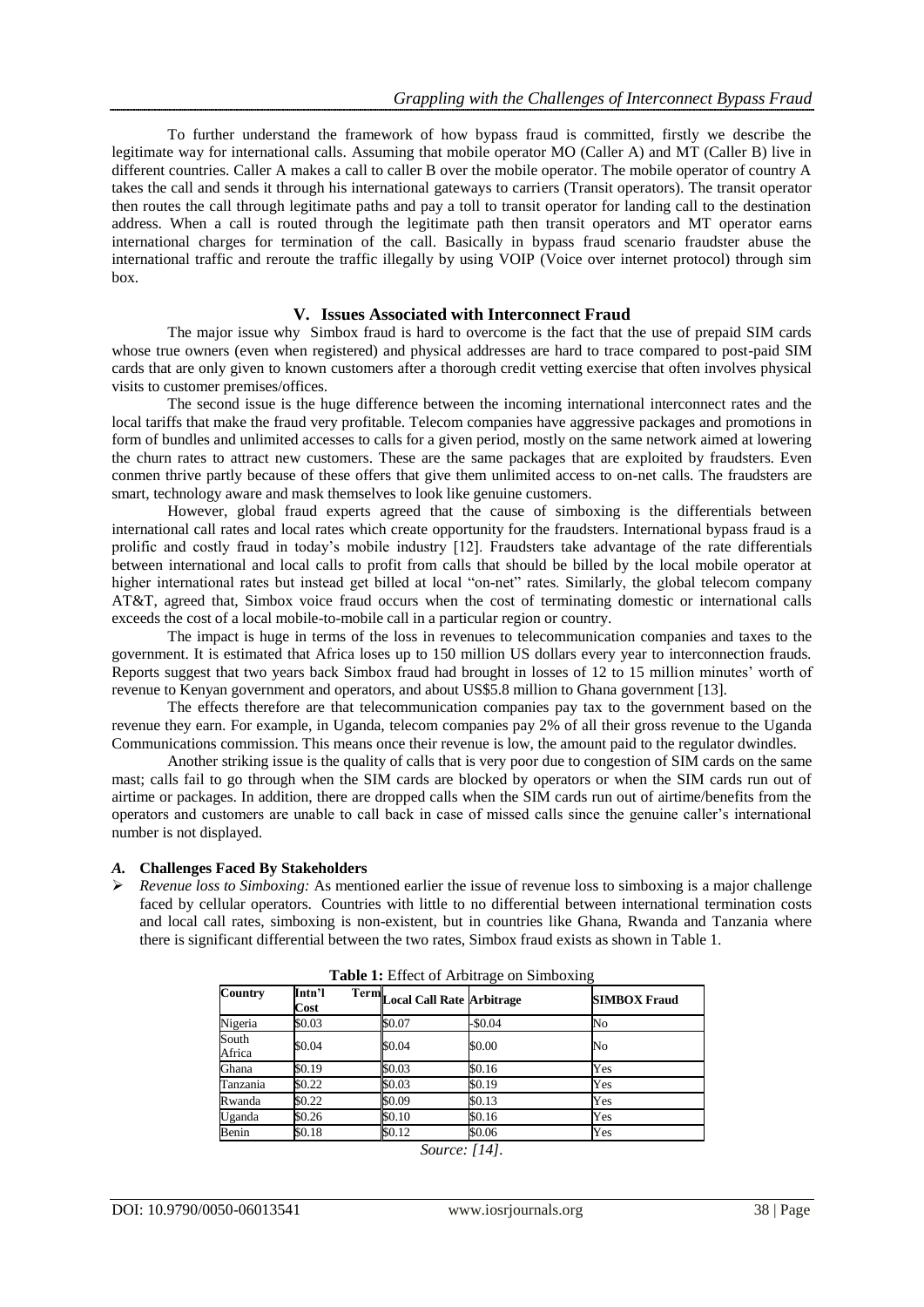If Ghana were to adopt an approach similar to countries like South Africa, probably the rise in international incoming traffic resulting from the cheaper rates would make up the loss from reduced rates. As Table 1 above demonstrates how removing the price differential removes the Simboxing opportunity.

- *Availability of Simboxes in open market*: Sim boxes are now available in several open markets including popular e-commerce platforms for less than \$1000 per unit. To worsen this situation, Over-the-top (OTT) providers like Vibers are now explicitly selling their call termination capabilities to lure roaming customers to such bypass activities. In addition, the challenge now faced by OTT development is the recent Skype offering of free calls to mobiles and landlines in some advanced countries like the United States and Canada from India. These evolving trends convey the scale at which the SIM fraud is growing, calling for immediate action from telecommunication companies to safeguard their revenue streams. To surmount this challenge, employing measures such as active detection by making test calls that help the service provider detect SIMboxes and use of external vendor like LATRO Systems to locate and disable SIMBOX operations.
- *Avoidance of Sim blocking:* One serious challenge is the avoidance of Sim blocking. Every attempt to improve detection technology, fraudsters develops their method to avoid detection and increase profit. Some of the methods used by fraudsters to avoid SIM blocking includes but not limited to [15].
- a) Human Behavior Simulation (HBS): According to literature, some features can be used to identify SIMbox fraud, for example: The SIMbox is static; most calls are outgoing calls; no usage of network services like SMS, GPRS; and others. However, smart SIMboxes are designed to mimic the behavior of normal customers by using Human Behavior Simulation (HBS). This technique makes detection of fraudsters very difficult if no advanced detection algorithms were used. HBS encompasses the following:
- *i) Migration of SIM:* Fraudsters are deploying many gateways in different locations, for instance, some in crowded places, shopping malls or one in the city center and once in a while they swap the SIM cards between the gateways, so it would look like the user is on move. The swapping operation could be done manually or automatically using software. The strategy of implementing geo-location solution will expose the location of the equipment and their operators for confiscation and prosecution
- *ii) Lists of Family:* Conventional SIMboxes reroute the call from voice-over-internet protocol (VoIP) to the global system for mobile communication (GSM) network, so they make calls to large numbers of different network customers. The use of family lists is a smart way to avoid this, where each SIM is assigned to reroute calls to a specific list of numbers, the detection of large different numbers could be avoided.
- *iii) Other Network Services Usage:* The use of SIMboxes using voice services makes them vulnerable to detection. In order to mitigate this issue smart SIMboxes are making calls and sending SMS to each other. Also, sometimes they use some internet services provided by the network operator.
- *iv) Rotation of SIM:* The detection of SIMboxes can be easy if fraudsters operate their SIMs excessively around the time of work, so they limit their usage by rotation of the SIMs as workers shifts. This will make SIMs operate in limited hours a day, which simulates the behavior of ordinary customers. To mitigate this passive detection is employed using an analytical system such as FraudBuster. This analytical system has intelligent algorithms that are able to identify if the call behavior is from a SIMBOX or not.
- b) *Anti-Spam:* Test Call generation (TCG) is one of the effective ways to detect SIMs used in SIMboxes, by using different routes to known local network numbers. The incoming call will appear weather it is from an international number or from a local number; if it was from a local number then it must be associated with some SIM card used in a SIMbox and easily processed by the fraud department. Moreover, the fraudsters analyze the voice call traffic coming toward their SIMboxes and based on usage and other patterns they could determine whether the calls were real subscriber calls or were originated from a TCG system. They could then either block the test calls and prevent them from reaching the SIM box, or reroute the calls to a legitimate route so as to avoid detection.

From the forgoing, the challenges are quiet enormous, as advanced measures must be taken to tackle this problem. In this work, we proffer a unified solution to surmount these challenges.

## *B.* **The Way Forward And Solution**

Globally, the difference in approaches adopted by different countries to deal with the fraud makes it difficult for operators to develop a unified strategy to fight these frauds. IP interconnection services are treated as legal in a few countries whereas they are banned in other countries due to the regulatory issues associated with such activities. For example, the Ghanaian government has declared SIM boxes illegal and made several arrests in this regard.

The recent developments around Sim-box fraud have further aggravated the challenges faced by telecos. With no scope for regulatory remediation, the only way forward for them is to prevent these attacks using advanced technologies. Traditional approaches like Call Detail Record (CDR) analysis are becoming ineffective in dealing with modern SIM box strategies due to the latency and false positives associated with those methods.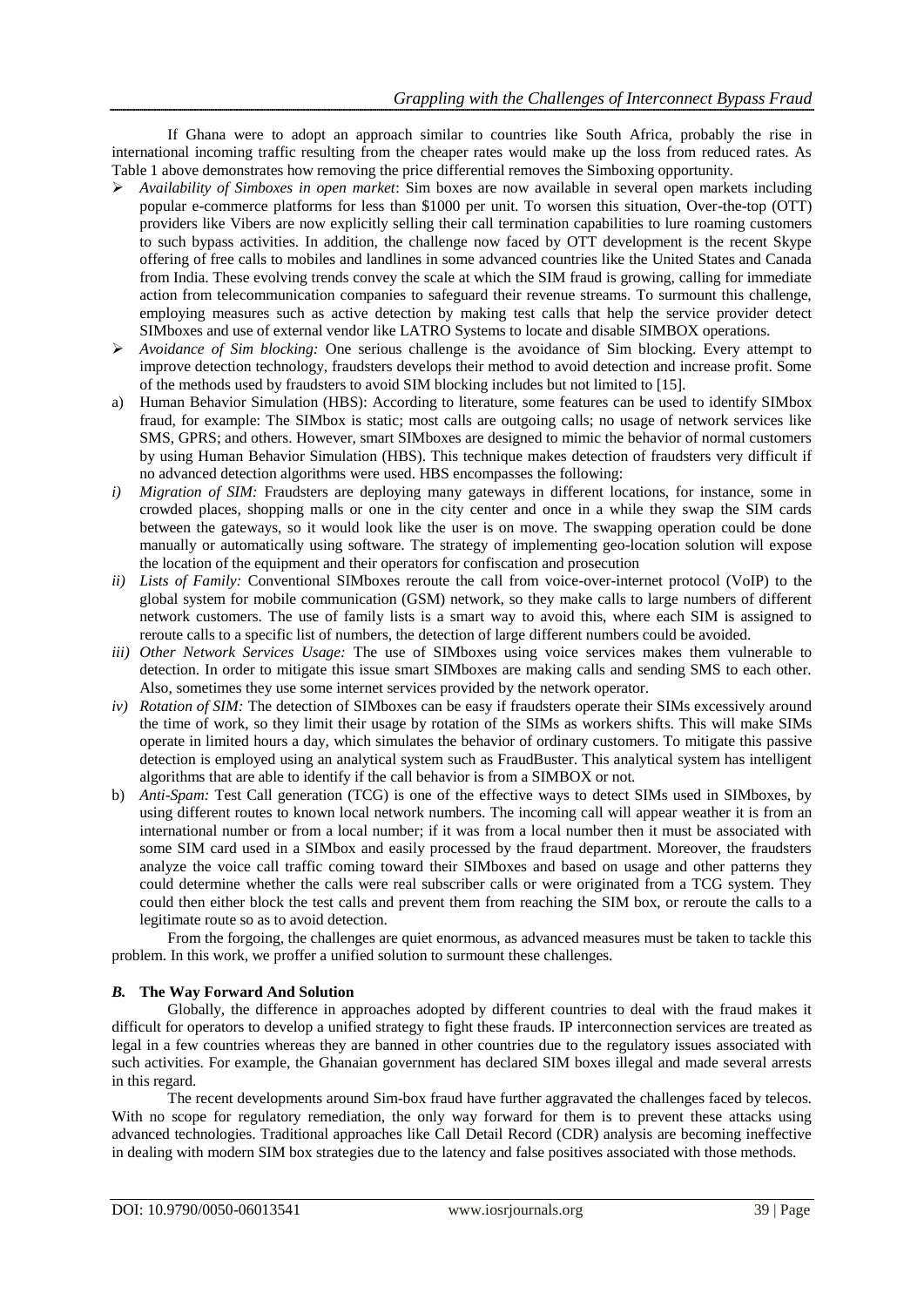As the market evolves, we suggest that operators should look towards a unified approach that can help them address the crisis in a much proactive manner. The developments around machine learning and test call group (TCG) analysis have favored the growth of an integrated solution to combat the fraud in a cost-effective manner. The approach builds the capabilities of the traditional models but integrates the advancements in artificial intelligence and self-learning rules.

#### **VI. Recommendation**

In order to have a lasting solution to the SIM Box fraud, we recommend the following measures:

- We recommend that regulators must task service provider and implementers to provide location-aware system and enhanced bypassed traffic detection. Such system has the capability of providing the global position system GPS coordinates for the exact location of the SIM Box and also to identify fraudulent VoIP calls in real-time. Such proposed intelligent solution could be software or hardware device programmed to intelligently detect cases in real-time and then enforce immediate blocking of the SIMs detected.
- National Commissions responsible for regulation should put measures in place to reduce the sale of pre-paid SIM cards by mobile telecommunication companies.
- Regulators must speed of the implementation processes of SIM registration and sanction must be taken against any network operator whose SIM is used for perpetrating crime without proper profiling.
- More research work should be done in development of intelligent system that can detect, locate and report the fraud for onwards investigations.
- To avoid financial losses, real-time information of any suspicious or potentially fraudulent activity can be instantly identified and brought under control with fraud management system. Such that automation of fraud detection process, implementation of organizational standards, customized policies, rules, and thresholds are built around the regulator specific needs and operational requirement.
- Government must put in place legal framework to ensure that the law enforcement agencies, regulators, Network service providers and operators collaborate to bring the perpetrators of this fraud to justice.

### **VII. Conclusion**

This paper presented that with the development of telecommunication and technology, and the big size of telecom market that found very attractive to fraudsters, traditional types of fraud has been replaced with more complex ways of frauds known as bypass fraud. This research focused on Simbox fraud that occurs when international traffic that should be routed through a legitimate international gateway is routed by VOIP (Voice over internet protocol) technique to bypass those gateways and is terminated via SIMboxes as local calls, in which the scenario requires that the fraudsters have access to advanced technology, capable of making international calls appear to be cheaper. Simboxing framework, how it works and issues associated with the fraud were discussed. We identified that SIM box bypass fraud has become a challenging threat to telecom companies in some parts of Africa and Asia. In concluding, we noted that the recent developments around Sim-box fraud have further aggravated the challenges faced by telecoms. With no scope for regulatory remediation, the way forward for them is to prevent these attacks using advanced technologies. The approach should build the capabilities of the traditional models that integrate the advancements in artificial intelligence.

#### **Acknowledgements**

The authors acknowledge NCC for the useful information provided in the course of this research work. Also, we acknowledge the tremendous cooperation of Glo mobile telecommunication company in Nigeria and MTN Ghana.

#### **References**

- [1]. http://www.cfca.org/fraudlosssurvey Communication Fraud Control Association, Global Fraud Loss Survey [Internet]. 2015 [cited 2016 Dec 3] (Telecom Industry Report, 2015).
- [2]. J. C. Ogbulezie, M. U Onu., J. O. Ushie and B. E Usibe, "Propagation models for GSM 900 and 1800 MHZ for Enugu, Nigeria" Network and communication technologies, Vol.2, No.2
- [3]. C. Emeruwa, "Comparative Analysis of Signal Strenght of Some Cellular Networks in Umauahia Eastern Nigeria". Journal of Electronics and communication Engineering Research. Volume 2.
- [4]. H. E. Abdikarim, S.Ibrahim and R. Sallehuddin, "Detecting SIM Box Fraud Using Neural Network"*,* Springer Science+Business Media Dordrecht 2013
- [5]. C. Hilas and P. Mastorocostas, "An application of supervised and unsupervised learning approaches to telecommunications fraud detection", Knowl Based Syst 21(7):721–726
- [6]. M. Taniguchi, M. Haft, J. Hollmen and V. Tresp, "Fraud detection in communications networks using neural and probabilistic methods". In: Proceedings of the 1998 IEEE international conference on acoustics speech and signal processing, vol 2. IEEE, Los Alamitos, pp 1241–1244
- [7]. N. L Azgomi, "A taxonomy of frauds and fraud detection techniques". In: Proceedings of *CISTM 2009*, Ghaziabad, India, pp 256– 267.